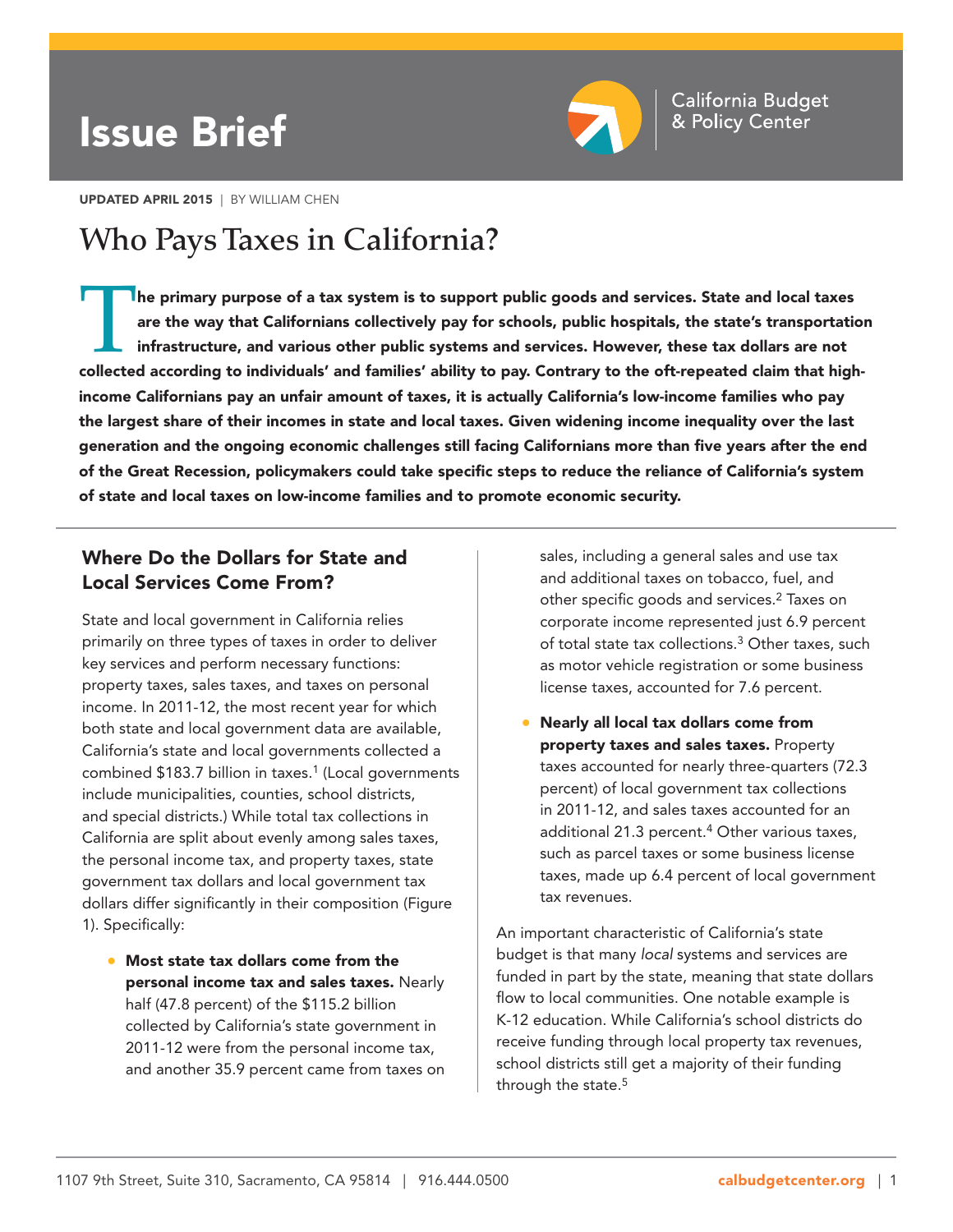## CALIFORNIA BUDGET & POLICY CENTER | ISSUE BRIEF

### FIGURE 1

# **The Composition of Tax Revenues Differs Between California's State and Local Levels**

Percentage of Tax Revenue, State Fiscal Year 2011-12



Note: Taxes on property include motor vehicle license (in-lieu) fees and the private railroad car tax. Source: US Census Bureau

# Low-Income Families Pay the Largest Share of Their Incomes in State and Local Taxes

A fair tax system is one that asks individuals and families to contribute to public services based on their ability to pay. However, California's system of state and local taxes asks disproportionately more from lower-earning families. After taking into account Californians' ability to deduct state and local taxes for federal income tax purposes (discussed below), California's overall tax system is moderately regressive, meaning that lower-earning families on average pay a larger share of their annual incomes in state and local taxes compared to higher-income families. The bottom fifth of California's nonelderly families, with an average annual income of \$13,900, spend an estimated 10.5 percent of their incomes on state and local taxes (Figure 2).<sup>6</sup> In comparison, the wealthiest 1 percent of families, with an average annual income of \$2.0 million, spend an estimated

8.7 percent of their incomes on state and local taxes. These estimates include the overall progressive effect of Proposition 30, a ballot initiative approved by California voters in November 2012. Proposition 30 temporarily increased the state's sales tax and added new, temporary personal income tax rates for very wealthy Californians.7

The share of income that California's families spend on state and local taxes is a function of relatively regressive sales and property taxes and the state's progressive personal income tax. Specifically:

• Lower-income families pay a greater share of their incomes on sales taxes and property taxes. Lower-income families spend all, or nearly all, of their incomes on basic necessities, including many goods that are subject to tax. In contrast, higher-income families tend to save a portion of their incomes or spend more of their incomes on services, which are not subject to the sales tax. Moreover, low-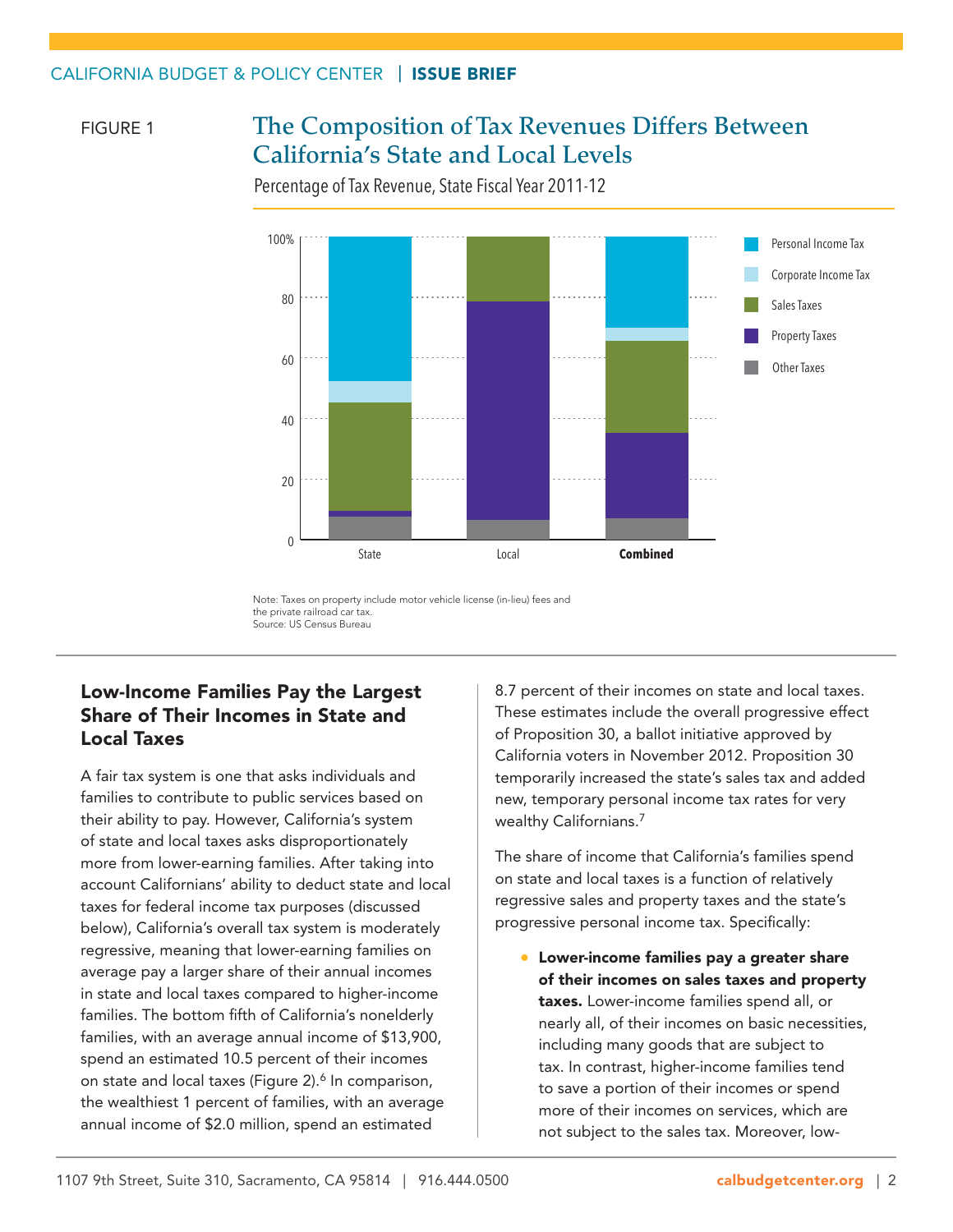# FIGURE 2 **California's Lowest-Income Families Pay the Largest Share of Their Incomes in State and Local Taxes**



Average Percentage of Family Income Paid in State and Local Taxes

Note: Data are for nonelderly taxpayers only and include the impact of Proposition 30 temporary tax rates and the offset for federal deductibility of state and local taxes. Source: Institute on Taxation and Economic Policy

income homeowners and renters on average pay more of their incomes in property taxes, while the wealthiest taxpayers pay the smallest share.

• Higher-income families pay a greater share of their incomes in personal income taxes.

California's personal income tax has a progressive structure, by which higher incomes are taxed at a higher rate. The state personal income tax also has a high income threshold – the level at which an individual or family begins to pay income taxes. This means that some low-income families pay no personal income tax at all. For example, a single parent with one child needed an adjusted gross income (AGI) of around \$43,800 to pay any state income tax for 2014.<sup>8</sup> These characteristics of California's tax system mean that wealthy Californians pay a large share of the state's personal income tax. In 2012, the wealthiest 10 percent of households paid 80.4 percent of California's personal income tax.9

Other factors beyond tax bases and rates contribute to making California's tax system moderately regressive overall. Federal income tax law allows taxpayers who itemize their deductions – meaning that they claim allowed expenses in order to decrease their taxable income – to deduct some state and local taxes. Because federal income taxpayers are allowed to deduct their California personal income tax payments, this federal deduction tends to disproportionately benefit highincome taxpayers. Moreover, other state income and business tax breaks, deductions, and credits can allow high-income families to reduce their overall income tax liabilities, and in some cases allow them to pay no income tax at all. In 2012, 2,472 Californian taxpayers with incomes of \$200,000 or more paid no state income tax.10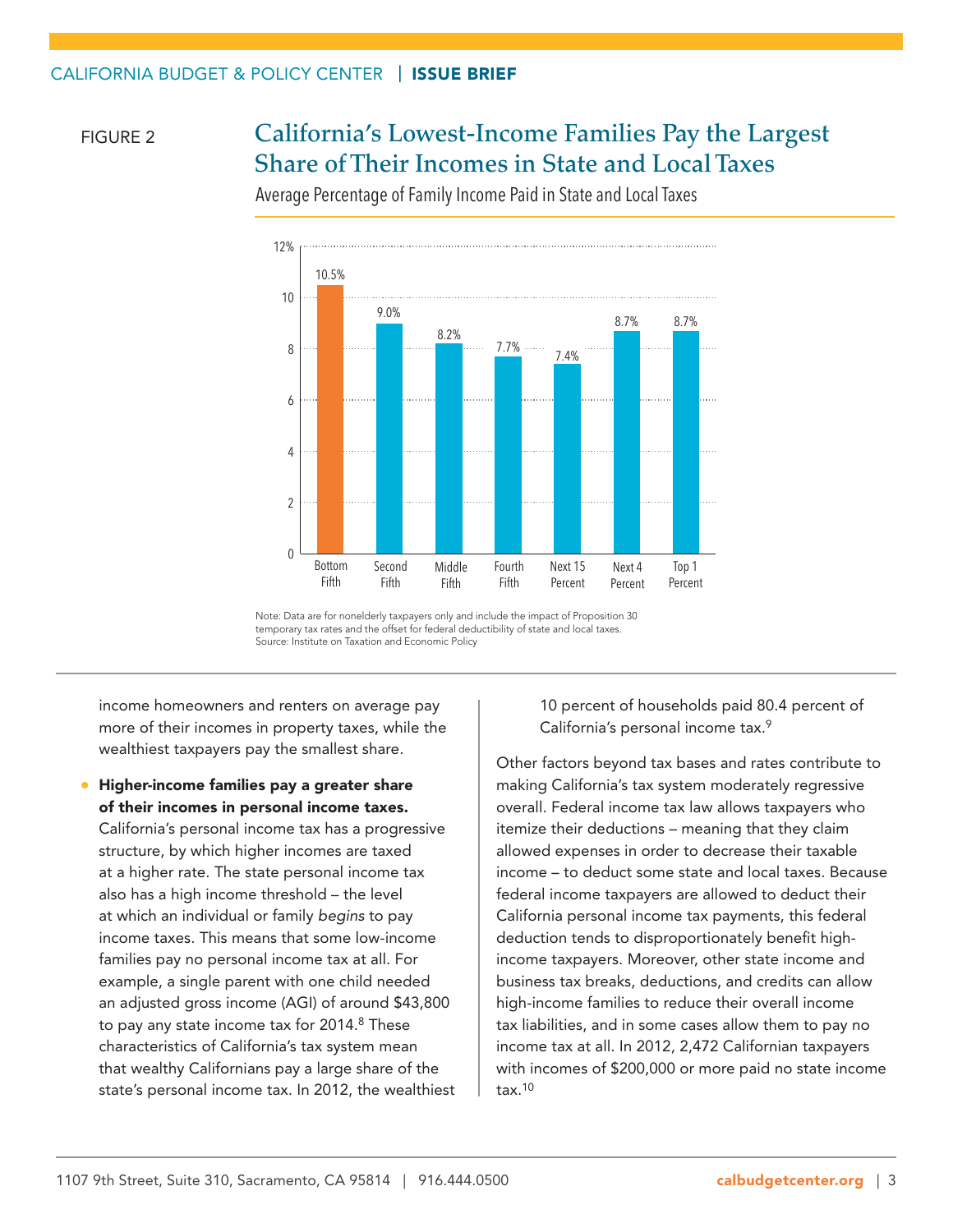## CALIFORNIA BUDGET & POLICY CENTER | ISSUE BRIEF

# How California's Tax System Can Work Better for Low-Income Individuals and Families

The fact that lower-earning families in California pay a larger share of their incomes in state and local taxes exacerbates the widening income inequality that the state has experienced over the past generation. Over the last two decades, only high-income households on average have experienced gains in their incomes. Between 1987 and 2012, the inflation-adjusted average income of the top 1 percent of Californians grew by 125.8 percent. In that same period, the bottom 80 percent of Californians on average saw declines in their adjusted income, with low-income households seeing the largest decline.<sup>11</sup> This disparity in income growth has led to an increasing concentration of income at the top of the distribution. Between 1987 and 2012, the share of income held by the top 1 percent of Californians nearly doubled, jumping from 13.0 percent to 24.9 percent.

Moreover, Californians still face an economy with high rates of poverty and joblessness. In 2013, 14.9 percent of Californians lived in poverty under the Official Poverty Measure,<sup>12</sup> and California's unemployment rate in 2014 (7.5 percent) was one of the highest in the nation.<sup>13</sup>

# Tax Policy Options to Improve Economic Security

Tax policy can be a powerful tool to improve economic security for low-income Californians. By taking steps to reduce the moderate regressivity of California's overall tax system while maintaining or even strengthening its capacity to raise the revenues needed to support public services, state policymakers could provide a much-needed boost in economic security for low-income households. Such efforts could include:

• Creating a state earned income tax credit (EITC). An EITC provides low-income workers and their families with a financial boost by lowering their tax liabilities and, in some cases, providing a refund for eligible households. The federal EITC – in conjunction with the federal

Child Tax Credit – helped lift nearly 1.2 million Californians out of poverty in 2011, and a refundable state EITC that builds off the federal credit would reduce poverty even further.14 A well-designed EITC administered at the state level could help offset the current regressivity of California's tax system while expanding on one of the most powerful tools to boost incomes for low-income families.15

• Better targeting existing tax credits to low-income households. Because some lowincome households do not owe income tax, tax credits that are "nonrefundable" – meaning that taxpayers can only make use of them if they owe income tax – are poorly targeted for those who would most benefit from them. For example, state policymakers in 2011 eliminated the refundable portion of California's Child and Dependent Care Expenses Credit, thereby greatly reducing its benefit for low-income families seeking to offset the high costs of child or dependent care. Restoring the refundability of this credit is one way policymakers could help tax credits more effectively reach lowincome households.

Policymakers must consider important tradeoffs when implementing tax policies like the two mentioned above. Any tax policy change will have a direct impact on revenues, and policymakers must weigh the benefit of policies such as these against potential costs. Nonetheless, more can be done to promote economic security for Californians struggling in the aftermath of the Great Recession. A tax system that reflects today's economic realities is one that can expand opportunities for low- and middle-income Californians and foster widely shared economic gains over the long term.

### For Additional Information

For an overview of California's tax system, see the California Budget & Policy Center publication [Principles and Policy: A Guide to California's Tax](http://calbudgetcenter.org/wp-content/uploads/130411_Californias_Tax_System.pdf)  [System](http://calbudgetcenter.org/wp-content/uploads/130411_Californias_Tax_System.pdf) (April 2013), available at [calbudgetcenter.org](http://calbudgetcenter.org/).